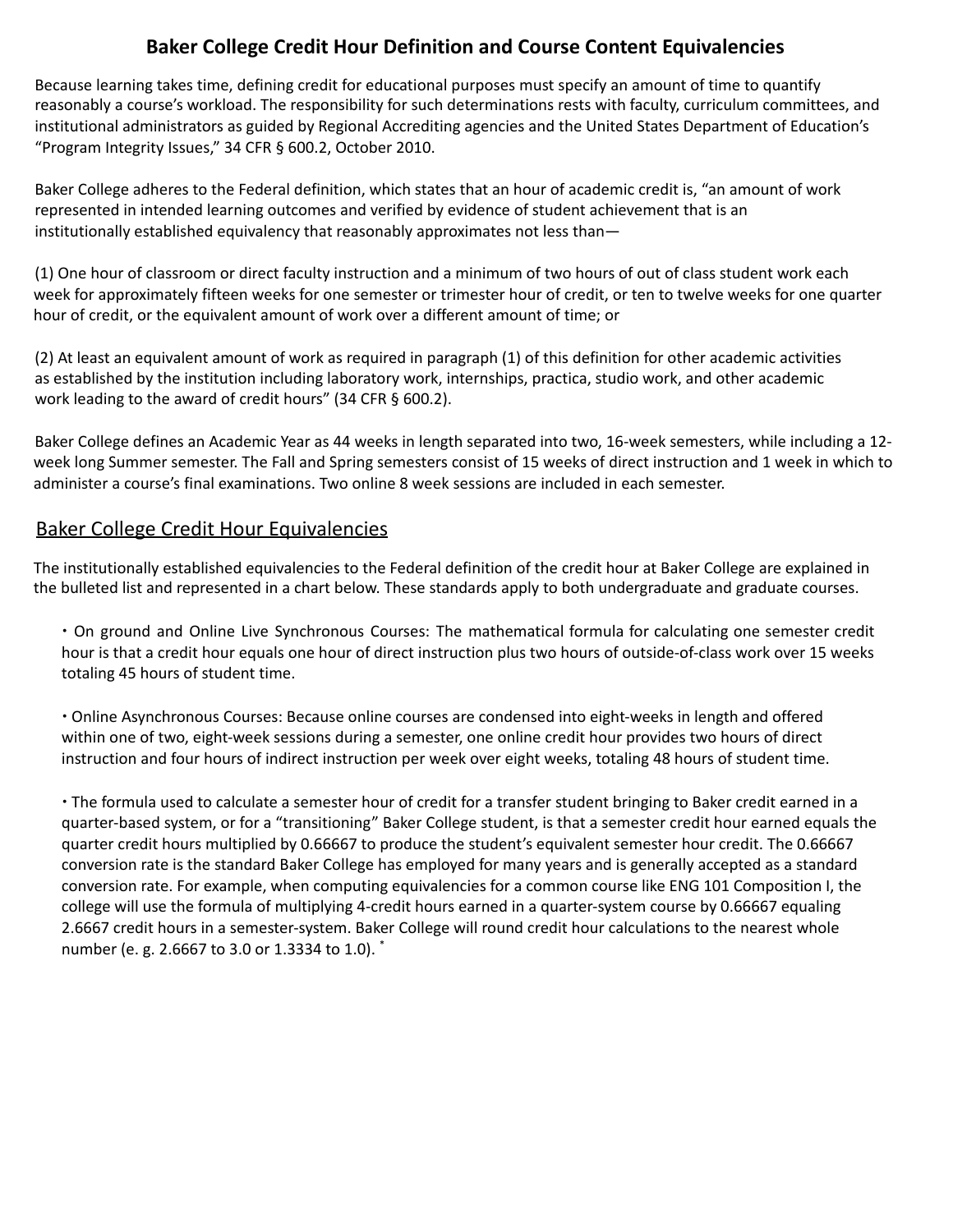| <b>Minimum Equivalencies for One Credit Hour (Semester)</b>                 |                                                                                     |                                                   |                     |                                       |
|-----------------------------------------------------------------------------|-------------------------------------------------------------------------------------|---------------------------------------------------|---------------------|---------------------------------------|
| <b>Direct</b><br>Instruction<br>Courses:<br>On ground<br>and Online<br>Live | <b>Direct</b><br>instruction Per<br>Week:<br>1 hour <sup><math>\dagger</math></sup> | Outside-of-cl<br>ass work Per<br>Week:<br>2 hours | Length:<br>15 weeks | <b>Total Time:</b><br>45 hours        |
| <b>Direct</b><br>Instruction<br>Courses:<br><b>Online</b>                   | <b>Direct</b><br>instruction Per<br>Week:<br>2 hours                                | Outside-of-cl<br>ass work Per<br>Week:<br>4 hours | Length:<br>8 weeks  | <b>Total Time:</b><br>48 hours        |
| Laboratory<br>Courses                                                       | Laboratory<br>Work Per<br>Week:<br>2 Hours                                          | Outside-of-Cla<br>ss work Per<br>Week:<br>1 Hour  | Length:<br>15 Weeks | <b>Total Time:</b><br><b>45 Hours</b> |
| Clinical,<br>Internship,<br>and<br>Experiential<br>Courses.                 | See "Clinical, Internship, and Experiential Course<br><b>Credit" Chart Below</b>    |                                                   |                     |                                       |

| Three (3) Credits Per Semester                                              |                                                                   |                                                    |                     |                                       |
|-----------------------------------------------------------------------------|-------------------------------------------------------------------|----------------------------------------------------|---------------------|---------------------------------------|
| <b>Direct</b><br>Instruction<br>Courses:<br>On ground<br>and Online<br>Live | <b>Direct</b><br>instruction Per<br>Week:<br>3 hours <sup>*</sup> | Outside-of-cla<br>ss work Per<br>Week:<br>6 hours  | Length:<br>15 weeks | <b>Total</b><br>Time:<br>135<br>hours |
| <b>Direct</b><br>Instruction<br>Courses:<br><b>Online</b>                   | Direct<br>instruction Per<br>Week:<br>6 hours                     | Outside-of-cla<br>ss work Per<br>Week:<br>12 hours | Length:<br>8 weeks  | <b>Total</b><br>Time:<br>144<br>hours |

Course and Program Credit Hour Procedures:

Baker College utilizes a standardized curriculum model, and credit hour allocations are established during the program design phase. The Instructional Design Department uses institutionally established models, Understanding by Design (UbD) and Quality Matters, to develop student learning outcomes, enabling objectives and learning activities that align with credit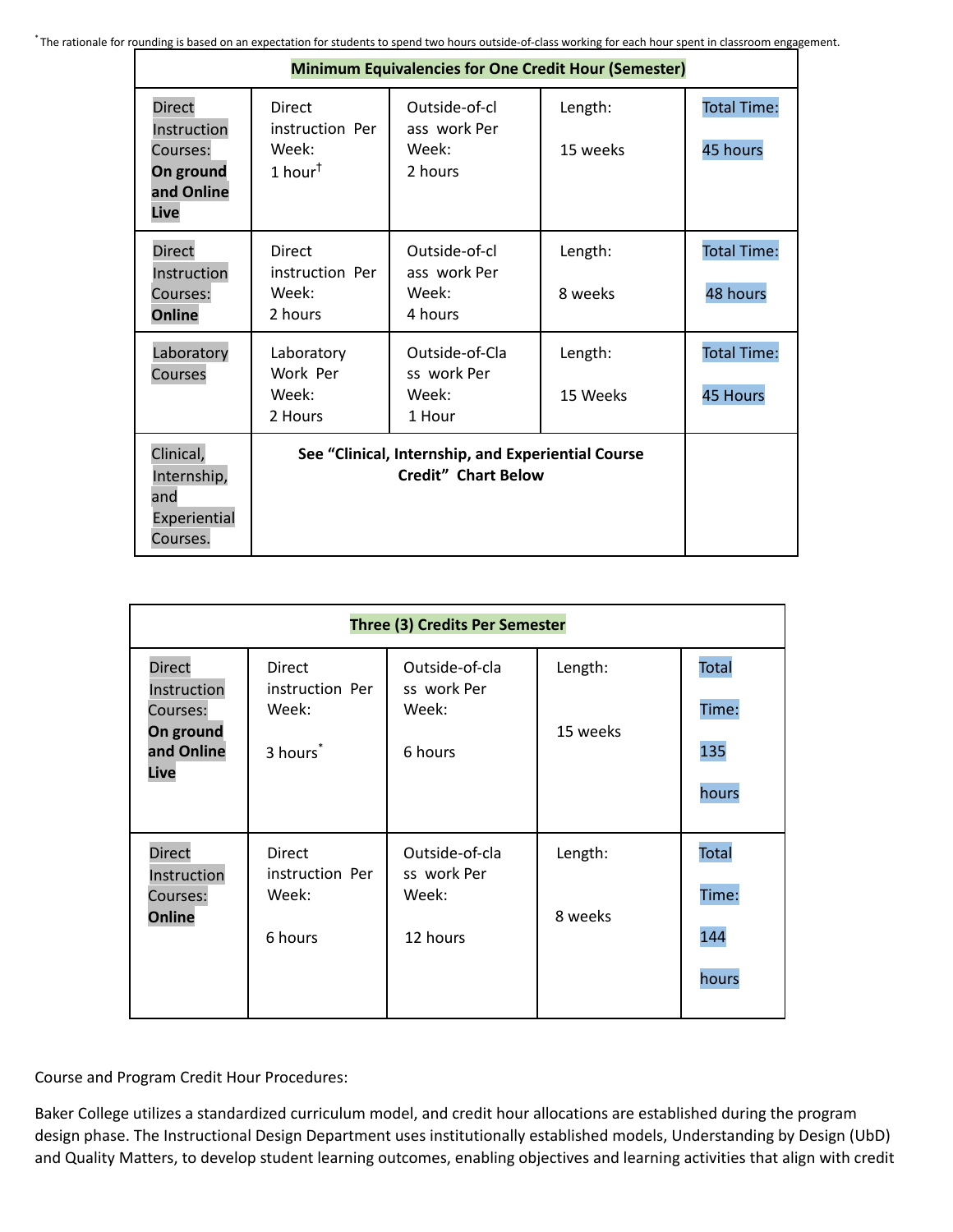hour requirements. Courses and programs have assigned credit hour requirements, which are uniform within the Student Information System and Learning Management System, and audited by the Scheduling Department.

## † Direct Instruction time equals <sup>50</sup> minutes.

| Clinical, Internship, and Experiential Course Credit <sup>‡</sup> |                                                                      |                                                                                                                                                                                                                                                                                                                                                                                                                                                           |
|-------------------------------------------------------------------|----------------------------------------------------------------------|-----------------------------------------------------------------------------------------------------------------------------------------------------------------------------------------------------------------------------------------------------------------------------------------------------------------------------------------------------------------------------------------------------------------------------------------------------------|
| <b>Credits</b><br><b>Awarded</b>                                  | <b>Experiential Hours</b>                                            | <b>Academic Engagement: Direct Instruction &amp; Student Work Examples</b>                                                                                                                                                                                                                                                                                                                                                                                |
| 1 credit                                                          | 40 minimum to 60<br>maximum hours<br>over the course of<br>the term  | Topical paper or assignment equating to 5 pages in length that integrates the intern's<br>experience with selected topics from within an academic discipline, as assigned by the<br>faculty OR<br>Inquiry-based engagement facilitated online<br>Direct Instruction: Minimum of 5 hours of instruction and student work.                                                                                                                                  |
| 2 credits                                                         | 61 minimum to 120<br>maximum hours<br>over the course of<br>the term | Topical paper or assignments equating to 10 pages in length that integrates the intern's<br>experience with selected topics from within an academic discipline, assigned by the<br>faculty <b>AND</b><br>Portfolio containing samples of students work at the internship site OR Reflective<br>journal OR Inquiry-based engagement facilitated online<br>Direct Instruction: Minimum of 10 hours of instruction and student work.                         |
| 3 credits                                                         | 121 minimum 180<br>maximum hours<br>over the course of<br>the term   | Topical paper or assignment equating to 15-20 pages in length that integrates the intern's<br>experience with selected topics from within an academic discipline, as assigned by the<br>faculty <b>AND</b><br>Portfolio containing samples of work at the internship site, includes integrative paper<br>OR Reflective journal OR Inquiry-based engagement facilitated online<br>Direct Instruction: minimum of 15 hours of Instruction and student work. |

| <b>4 Credits</b> | 180 minimum to<br>240 maximum<br>hours over the<br>course of the term | Topical paper or assignments equating to 15–20 pages in length that integrates the intern's<br>experience with selected topics from within an academic discipline, as assigned by the<br>faculty <b>AND</b><br>Portfolio containing samples of work at the internship site, includes integrative paper OR<br>Reflective journal OR Inquiry-based engagement facilitated online (i.e. discussion board)<br>OR Gathering data for a case study.<br>Direct Instruction: Minimum of 15 hours of instruction and student work. |
|------------------|-----------------------------------------------------------------------|---------------------------------------------------------------------------------------------------------------------------------------------------------------------------------------------------------------------------------------------------------------------------------------------------------------------------------------------------------------------------------------------------------------------------------------------------------------------------------------------------------------------------|
| <b>5 Credits</b> | 241 minimum to<br>300 maximum<br>hours over the<br>course of the term | Topical paper or assignments equating to 15–20 pages in length that integrates the intern's<br>experience with selected topics from within an academic discipline, as assigned by the<br>faculty <b>AND</b><br>Portfolio containing samples of work at the internship site, includes integrative paper OR<br>Reflective journal OR Inquiry-based engagement facilitated online (i.e. discussion board)<br>OR Gathering data for a case study.<br>Direct Instruction: Minimum of 15 hours of instruction and student work. |